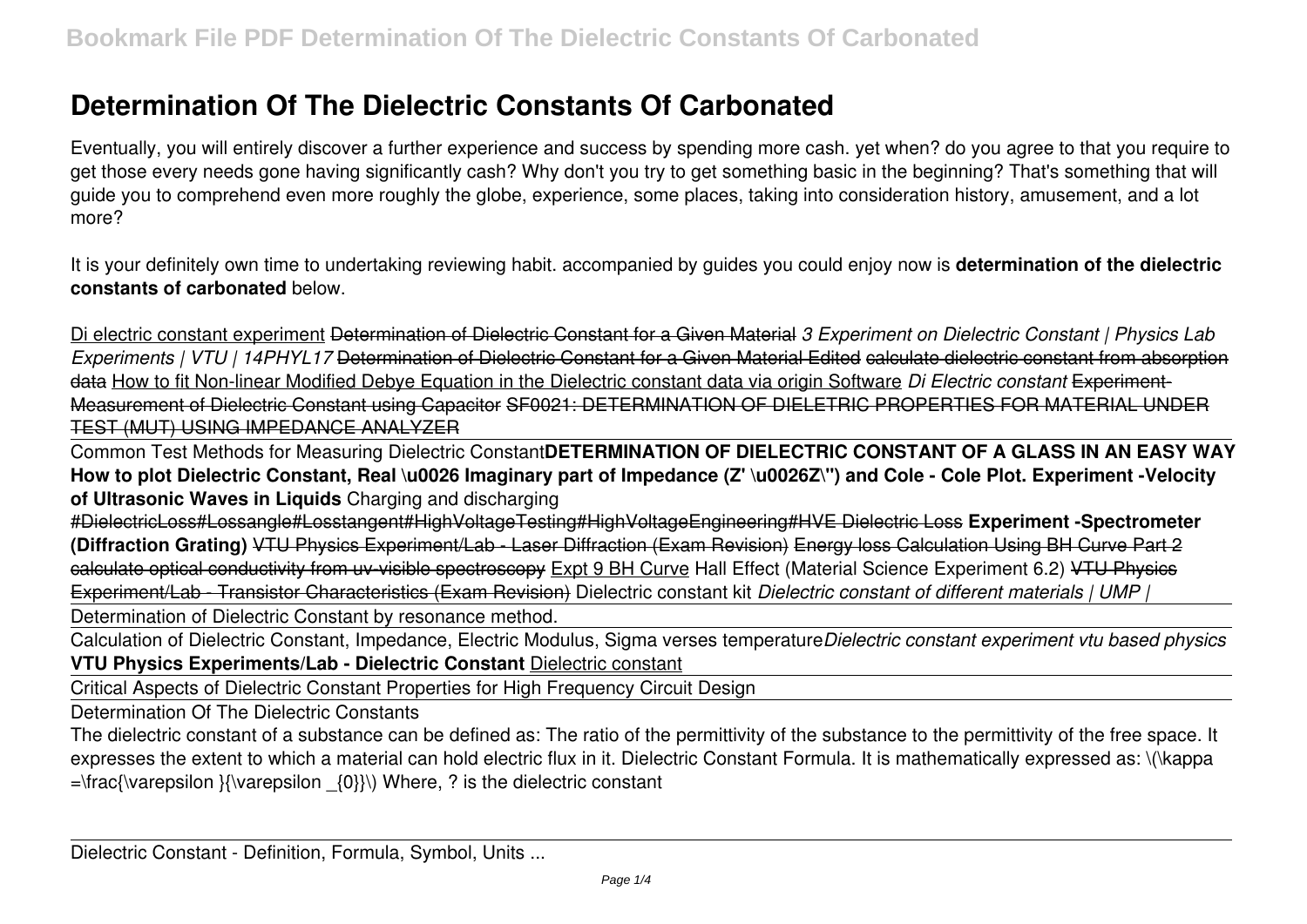## **Bookmark File PDF Determination Of The Dielectric Constants Of Carbonated**

If a material were to be used for strictly insulating purposes, it would be better to have a lower dielectric constant. The dielectric constant formula is: Where: C = capacitance using the material as the dielectric capacitor. C 0 = capacitance using vacuum as the dielectric.

Dielectric Constant: Definition, Units, Formula, Plastic ...

Dielectric constants of liquids and solids may be determined by comparing the value of the capacitance when the dielectric is in place to its value when the capacitor is filled with air. The Editors of Encyclopaedia Britannica This article was most recently revised and updated by Erik Gregersen, Senior Editor.

dielectric constant | Definition, Formula, Units, & Facts ...

The Dielectric Constant, or permittivity - ? - is a dimensionless constant that indicates how easy a material can be polarized by imposition of an electric field on an insulating material.

Dielectric Constants of Liquids - Engineering ToolBox

Furthermore, the relationship between the dielectric constant and blend morphology are studied and determined. It is found that the dielectric constant of a blend system can be very accurately predicted solely based on the dielectric constants of the neat materials, scaled by their respective weight ratios in the blend film.

Determining the Dielectric Constants of Organic ...

The complex frequency?dependent absolute permittivity of the material ?\* is obtained with ?\* = ? r ? 0 = ?? ? j?? where ?? is the dielectric constant and ?? is the dielectric loss factor that are called the real and imaginary parts of relative permittivity, respectively, and ? 0 is the vacuum permittivity equal to 8.854  $\times$  10 ?12 F/m.

Experimental determination of the dielectric constant of ...

The relative permittivity, or dielectric constant, of a material is its permittivity expressed as a ratio relative to the vacuum permittivity. Permittivity is a material property that affects the Coulomb force between two point charges in the material. Relative permittivity is the factor by which the electric field between the charges is decreased relative to vacuum. Likewise, relative permittivity is the ratio of the capacitance of a capacitor using that material as a dielectric, compared with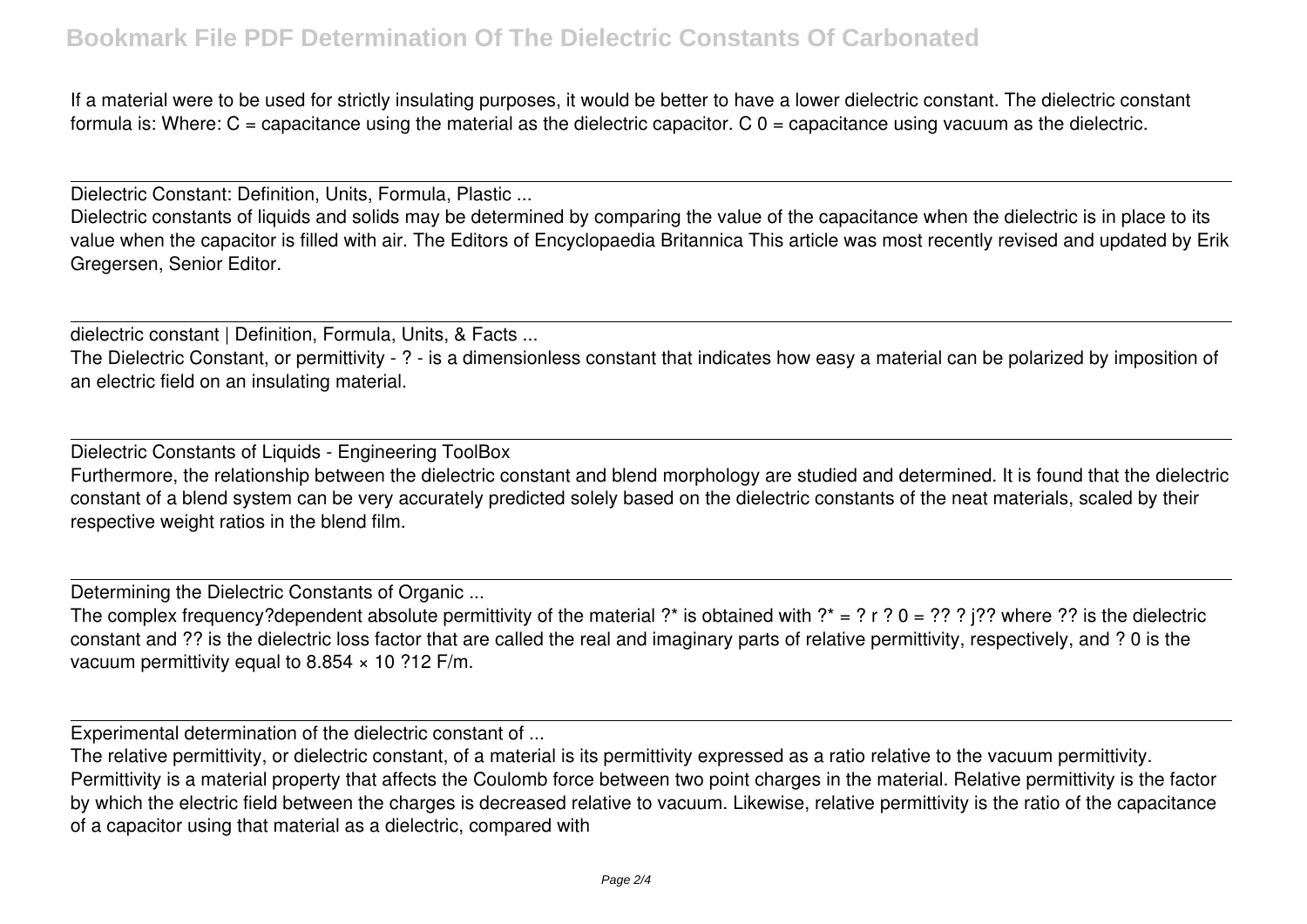Relative permittivity - Wikipedia The viscosities and dielectric constants of the binary mixtures (D2EHPA + Alamine 336, PC88A + Alamine 336 and Cyanex 272 + Alamine 336) were measured at various chemical compositions. The results of measurements for these binary mixtures are given in Table 2.

Determination of viscosity and dielectric constant for ...

The permittivity of a dielectric material relative to that of free space is referred to as relative permittivity, usually symbolized by ?r, or dielectric constant. The following equation relates absolute permittivity (?0), relative permittivity or dielectric constant (?r), and permittivity of a material  $(?)$ . r=??0

Dielectric constant effects on capacitor properties ...

Dielectric Constant (k) is a number relating the ability of a material to carry alternating current to the ability of vacuum to carry alternating current.€ The capacitance created by the presence of the material is directly related to the Dielectric Constant of the material.

Dielectric Constant Table - Honeywell dielectric constants of common materials materials deg. f dielectric constant abs resin, lump 2.4-4.1 abs resin, pellet 1.5-2.5 acenaphthene 70 3 acetal 70 3.6 acetal bromide 16.5 acetal doxime 68 3.4 acetaldehyde 41 21.8 acetamide 68 4 acetamide 180 59 acetamide 41 acetanilide 71 2.9 acetic acid 68 6.2 acetic acid (36 degrees f) 36 4.1 acetic ...

Dielectric Constant Chart

As stated previously, the dielectric constant is a measure of the relative ratio of the speed of an electric field in a material compared to the speed of the electric field in a vacuum. Thus by definition, the dielectric constant of a vacuum is exactly 1.0. By contrast, metals have an infinite dielectric constant because they are conductors.

Dielectric Constant and Oil Analysis - Lubrication Created Date: 12/6/2004 10:48:43 AM